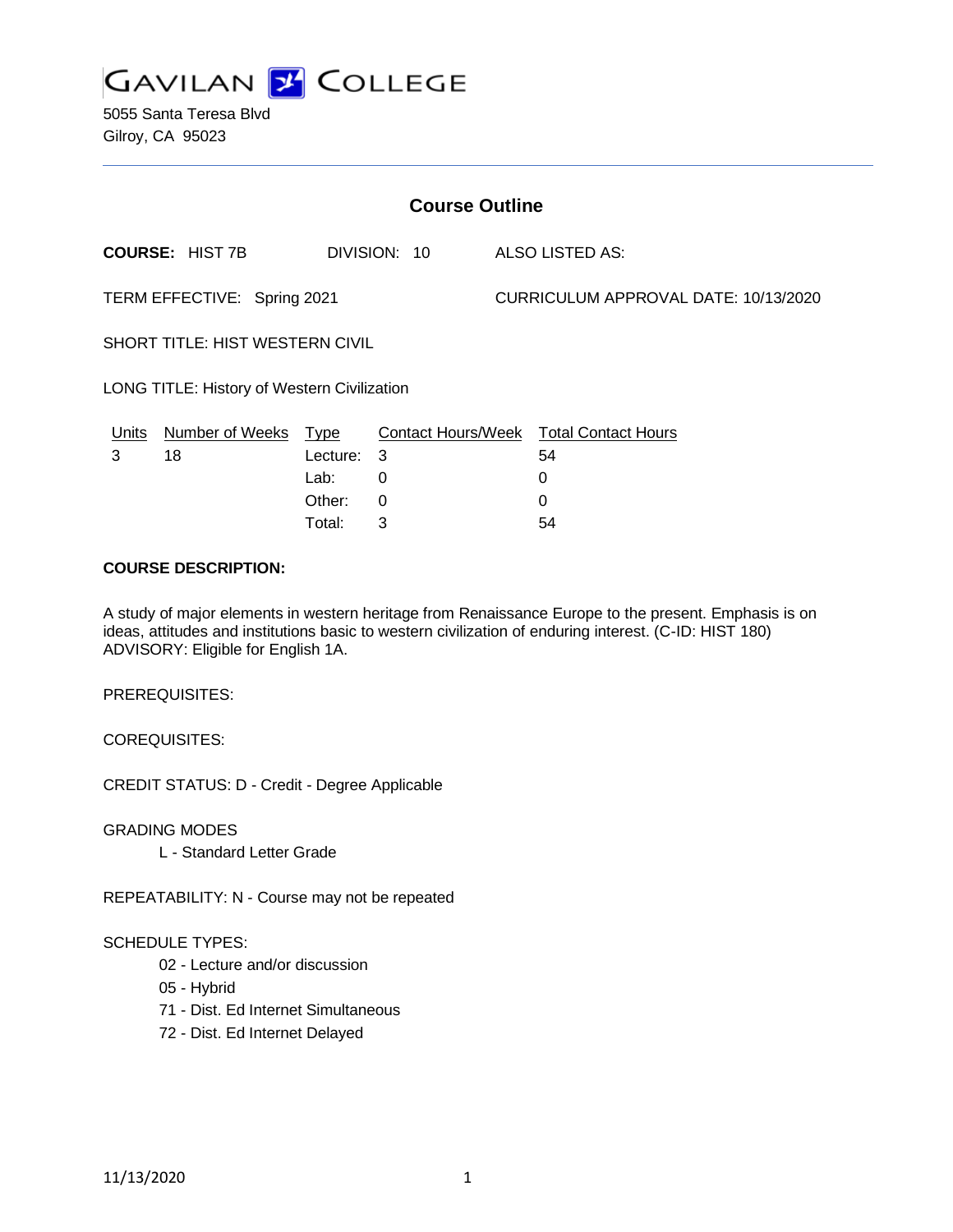## **STUDENT LEARNING OUTCOMES:**

1. Identify, distinguish and interpret significant events, individuals, and theories specific to Western civilizations from the mid-sixteenth century to the present.

Measure of assessment: Written exam, oral report, quizzes written homework, class discussion, academic research

Year assessed, or planned year of assessment: 2018 Semester: Spring

2. Identify and analyze various contemporary social values and assess their historical linkage.

Measure of assessment: Project, role play, oral report

Year assessed, or planned year of assessment: 2018

Semester: Spring

3. Trace key European national and international affairs; and analyze their economic, political, and social impacts.

Measure of assessment: Written exam, oral report, quizzes written homework, class discussion, academic research

Year assessed, or planned year of assessment: 2018

Semester: Spring

#### **CONTENT, STUDENT PERFORMANCE OBJECTIVES, OUT-OF-CLASS ASSIGNMENTS**

Curriculum Approval Date: 10/13/2020 **DE MODIFICATION ONLY**

3 Hours

Content: The Rise of Sovereignty: Transition to the Modern State

Student Performance Objectives: Discuss the ways the early modern kings

increased their power, and what relationship did they have to the commercial bourgeoisie in their countries. Discuss the ways in which the Prussian, Russian, and Austrian experiences of statehood were roughly comparable.

Out of Class Assignments: Reading from text and articles:

Perry, et al., Chapter 16; Louis XIV "Instructions at Dauphin," in Gregory, Candace. Documents of Western Civilization,

Vol. 2: Since 1715 (6th Edition). Wadsworth Publishing, 2005.

6 Hours

Content: The Scientific Revolution and the Mechanical Universe; The Age of Enlightenment: Reason and Reform

**Student** 

Performance Objectives: Describe the changes in the practice of medicine during the Scientific Revolution. Evaluate the role that the Scientific Revolution played in shaping a modern mentality.

Explain the meaning of the Age of Enlightenment. Compare the essential characteristics of the political thought of Hobbes, Locke, Montesquieu, and Rousseau.

Out of Class Assignments: Reading from

text, articles, library or data base research:

Critical Response: 2-3 page type-written response assessing material from Perry, et al. Chapter 17 and 18; and Walvin, James. "Slavery and the

British," History Today. March, 2002.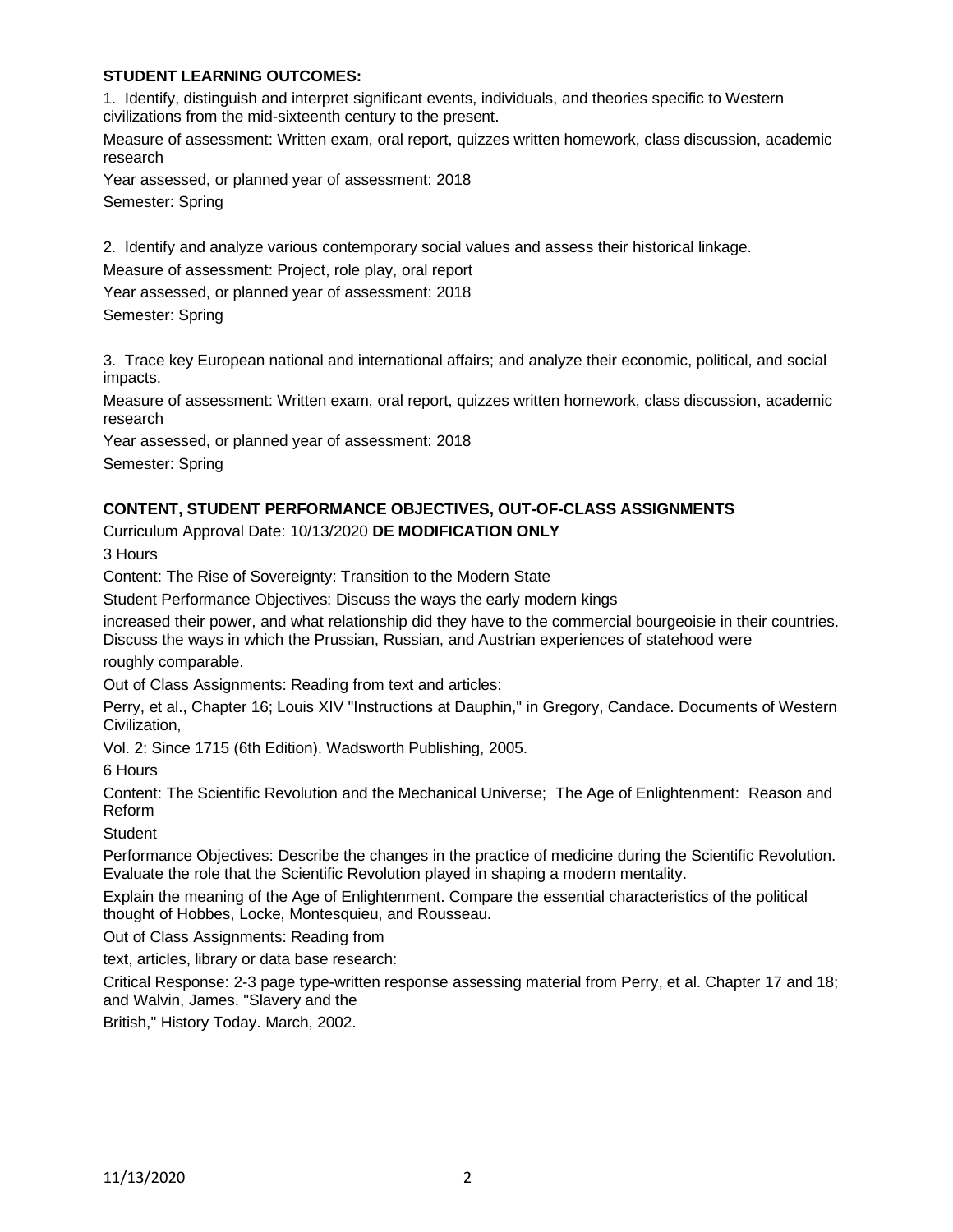6 Hours

Content: The French Revolution: Affirmation of Liberty and Equality; Napoleon: Destroyer and Preserver of the Revolution; Europe, 1815-1848:

revolution and counterrevolution; Thought and Culture in the Mid-Nineteenth century: Realism and Social **Criticism** 

Student Performance Objectives: Discuss the privileges enjoyed by clergy and nobility

in the old regime. Discuss the grievances of the bourgeoisie, the peasantry and the urban laborers. Explain why the French Revolution was a decisive period in the shaping of the West. Evaluate the

principles which underlay Napoleon's domestic reforms. Assess the notion that Napoleon both preserved and destroyed the ideals of the French Revolution.

Out of Class Assignments: Reading from text

and articles:

Perry, et al., Chapter 19; Edmund Burke, "Reflections on the Revolution in France," in Gregory, Candace. Documents of Western Civilization, Vol. 2: Since 1715 (6th Edition). Wadsworth

Publishing, 2005.

Research Project Proposal: Research topic with abstract and list of at least 8 properly cited sources. 3 Hours

Content: The Industrial Revolution: The Transformation of Society;

Ferment of Ideas: Romanticism, Conservatism, Liberalism, Radicalism, Early Socialism, Nationalism Student Performance Objectives: Describe how England experienced industrialization before the rest

of Europe. Construct arguments responding to historians arguments about the relative importance of labor, capital, government, technological invention, and natural resources and geography in the

process of industrialization. Explain why the Romantic movement was a reaction against the dominant ideas of the Enlightenment. Discuss the attitudes of the conservatives towards the philosophs and

the French Revolution. Explain how the French Revolution and romanticism contributed to the rise of modern nationalism.

Out of Class Assignments: Reading from text and articles:

Perry, et al.,

Chapter 20; James Phillips Kay, "Moral and Physical Dissipation," in Gregory, Candace. Documents of Western Civilization, Vol. 2: Since 1715 (6th Edition). Wadsworth Publishing, 2005.

6 Hours

Content: Europe, 1815-1848: revolution and counterrevolution; Thought and Culture in the Mid-Nineteenth century: Realism and Social Criticism; The Surge of Nationalism: From Liberal to

Extreme Nationalism

Student Performance Objectives: Discuss Metternich's attitude toward the French Revolution and Napoleon. Explain why the Revolutions of 1848 failed in the German states, the

Austrian empire, and Italy. Explain how realism differs from romanticism. Discuss Comte's "law of the three stages". Discuss why Marx's philosophy and literature are good tools for analyzing the

behavior and problems of the nations of the nations of the world. Explain why Prussia's victory over Austria was a triumph for conservatism and a defeat for liberalism. Analyze why racial nationalism

was a repudiation of the Enlightenment tradition and a regression to mythical thinking. Explain why England was considered the model liberal nation in the middle decades of the nineteenth

century.

Out of Class Assignments: Reading from text, articles, library or data base research:

Critical Response: 2-3 page type-written response assessing material from Perry, et al., Chapter 22;

Alexis de Tocqueville, "The June Days," in Gregory, Candace. Documents of Western Civilization, Vol. 2: Since 1715 (6th Edition). Wadsworth Publishing, 2005.; and Tomkievicz, Shirley. "The First

Feminist," Horizon. Spring, 1972.

Annotated Bibliography: Detailed annotations of at least 4 academic sources that will be used in research paper.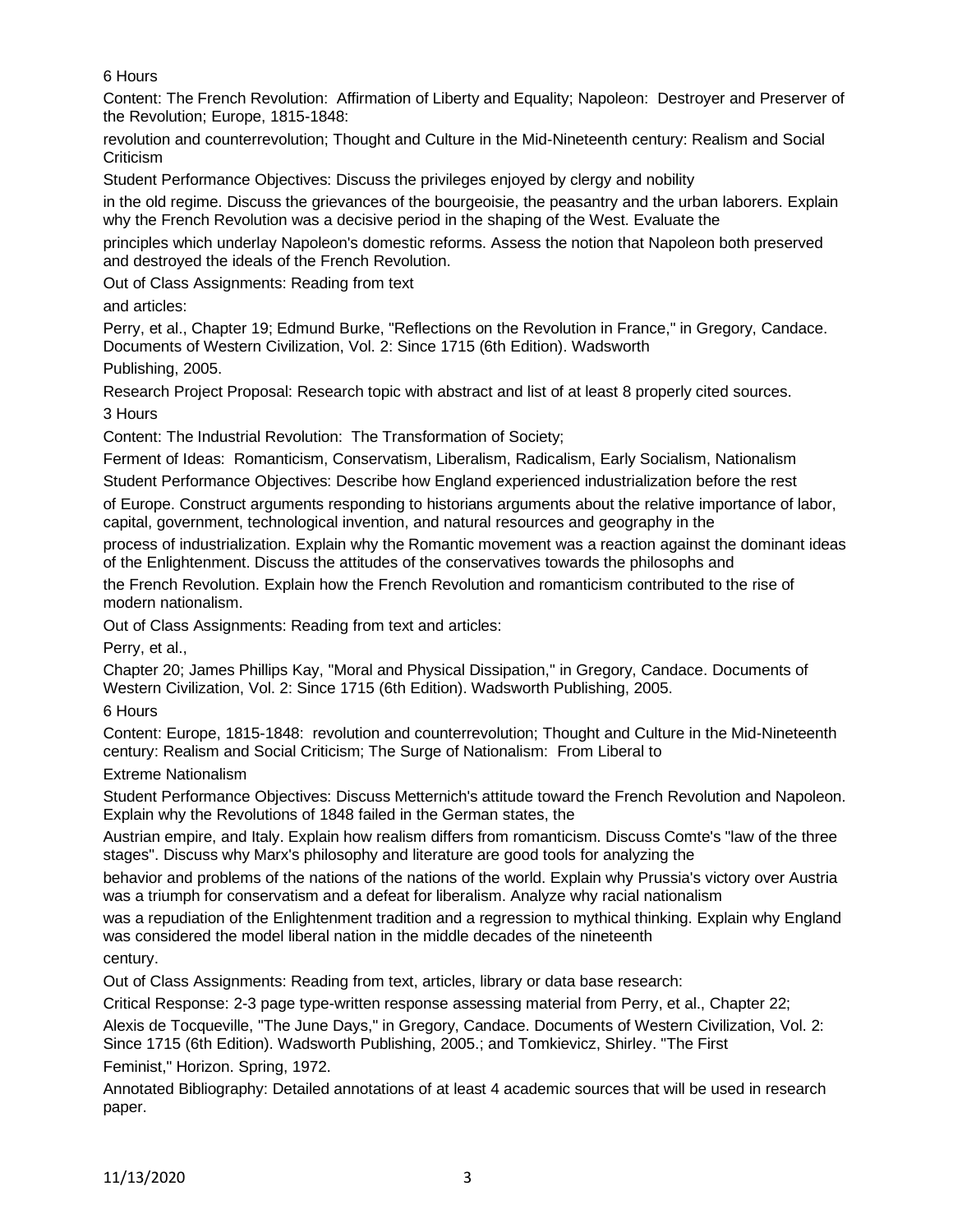## 9 Hours

Content: The Industrial West: Responses

to modernization; Western Imperialism: Global Dominance; The Road to WWI: Failure of the European System; World War I: The West in Despair; Modern Consciousness: New Views of Nature, Human Nature, and the Arts

Student Performance Objectives: Discuss the threat of revolution or social change among the Great Powers on the eve of the WWI. Explain how industrialization changed Europe's relations with

China, India and Japan. Explain how imperialism fit in with the European alliance system. Assess how certain problems were solved in the Middle East and central Asia because Russia was defeated in

WWI. Describe Nietzsche's attitudes toward Christianity and democracy. Describe the view of the universe held by Westerners about 1880, and evaluate how was this view altered by modern physics.

Explain how nationality problems contributed to the outbreak of WWI. Discuss the conditions which led to the formation of the Triple Entente. Evaluate the arguments advanced by historians as to who

was responsible for WWI. Identify and explain the historical significance of the battles of Verdun, the Somme, and Gallipoli. Describe Wilson's peace proposal, and assess the difficulties he face.

Explain why WWI was a turning point in the history of the West.

Out of Class Assignments: Reading from text, articles, library or data base research:

Perry, et al., Chapter 26 and 28; DeVoss, David.

"Searching for Gavrilo Princip," Smithsonian. August, 2000.

6 Hours

Content: The Soviet Union: Modernization and Totalitarianism; The Rise of Fascism: The Attack on Democracy; Thought and Culture in

an Era of World Wars: Disorientation, Doubt, and Commitment

Student Performance Objectives: Describe the institutions and methods used by Lenin to build the Soviet state. Explain how the peasants

fared through war, revolution, and the rise of the Soviet state. Evaluate the flaws in the application of Marxist dogma, and assess how this application affected "Marxist" states .Describe Mussolini's

policies toward the church and the economy. Explain why Hitler's views proved attractive to Germans. Discuss the lessons learned by democracies from the experience of the fascist states. Discuss the

statement: Kafka, better than any other novelist, grasped the dilemma of the modern age. Explain the meaning of existentialism. Explain why England and France practiced policies of appeasement.

Describe the new Order the Nazis established in Europe.

Out of Class Assignments: Reading from text, articles, library or data base research:

Critical Response: 2-3 page type-written response

assessing material from Perry, et al., Chapter 29 and 30; Ernst Huber, "The Authority of the Furhrer is All-Inclusive and Unlimited," in Gregory, Candace. Documents of Western Civilization, Vol. 2:

Since 1715 (6th Edition). Wadsworth Publishing, 2005.

6 Hours

Content: World War II: Western Civilization in the Balance; Europe after 1945: Recovery, Realignment, **Division** 

Student Performance

Objectives: Discuss the legacy of WWII on traditional European powers, and identify the social and political outline of Eastern Bloc nations. Explain how West Germany, after the partition of Germany

in 1945, became Pre-eminent in the European Community. Describe the central problems faced by the USSR after WWII, and appraise how they attempted to cope with them.

Out of Class Assignments: Reading

from text, articles, library or data base research:

Perry, et al., Chapter 31; Webster, Donovan. " Malaria Kills One Child Every 30 Seconds," Smithsonian. September, 2000.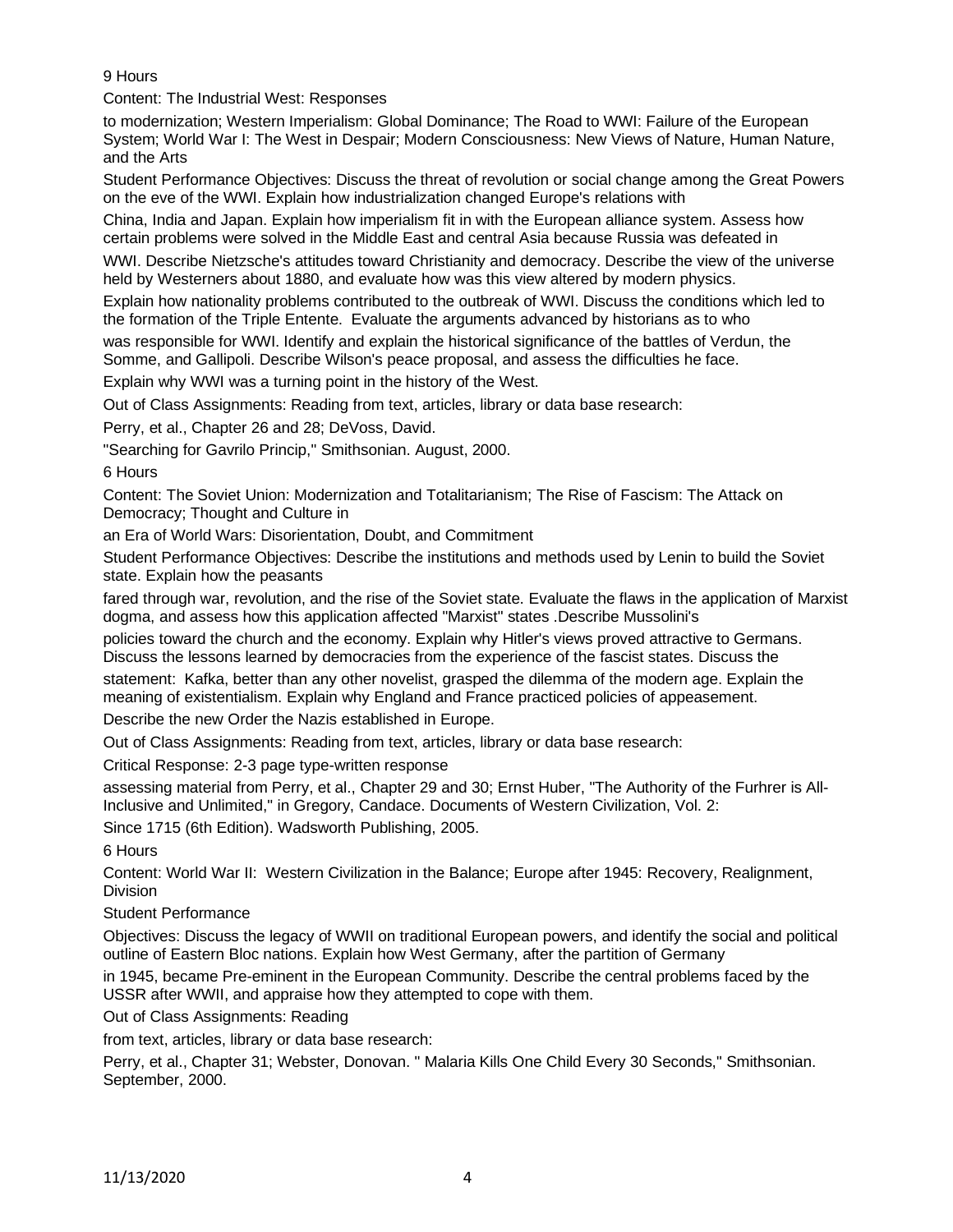# 7 Hours

Content:

International Relations in an Age of Superpowers; The New Globalism; The Dawning of a New Order: The Soviet Union, Eastern Europe, and the Western Alliance

Student Performance Objectives: Explain

the fate of Stalinism under Khrushchev under Gorbachev. Discuss the origins of the Cold War and assess whether it might have been prevented. Explain how the present world order differs from the world

in which Western civilization originated and evolved. Explain how the conditions of the developed countries differ from those in the developing countries. Discuss the conditions and problems faced by

Mao Zedong and his effort to modernize China.

Out of Class Assignments: Reading from text, articles, library or data base research:

Perry, et al. Chapter 32

Final Research Paper: 10-12 page

formal research essay based on topic proposal and annotated bibliography turned in earlier in the term. 2 Hours

Final

# **METHODS OF INSTRUCTION:**

1. Traditional lecture using Powerpoint or overhead projector 2. Film/ video presentation and class discussion; and/or internet based class discussion. 3. Small group collaborative projects, projects to be done in class and/or via internet. 4. Guest speakers 5. panel presentations a involving participants from different disciplines.

## **METHODS OF EVALUATION:**

Writing assignments Percent of total grade: 50.00 % Percent range of total grade: 50 % to 60 % Written Homework; Reading Reports; Essay Exams; Term or Other Papers Problem-solving assignments Percent of total grade: 5.00 % Percent range of total grade: 5 % to 10 % Quizzes Objective examinations Percent of total grade: 30.00 % Percent range of total grade: 30 % to 40 % Multiple Choice Other methods of evaluation Percent of total grade: 30.00 % Percent range of total grade: 30 % to 40 % Debates, Discussions, Group Work, Presentations

# **OUT OF CLASS ASSIGNMENTS:**

Required Outside Hours: 6 Assignment Description: Reading from chapter 22 in Perry, et al., "The June Days" by Alexis de Tocqueville, and "The First Feminist" by Shirley Tomkievicz. 2-3 page type-written response assessing assigned readings. Library Research: Annotate 4 college level sources acquired from the college library. Required Outside Hours: 6 Assignment Description: Reading: Chapters 26 and 28 from Perry et al.; "Searching for "Gavrilo Princip" by David DeVoss